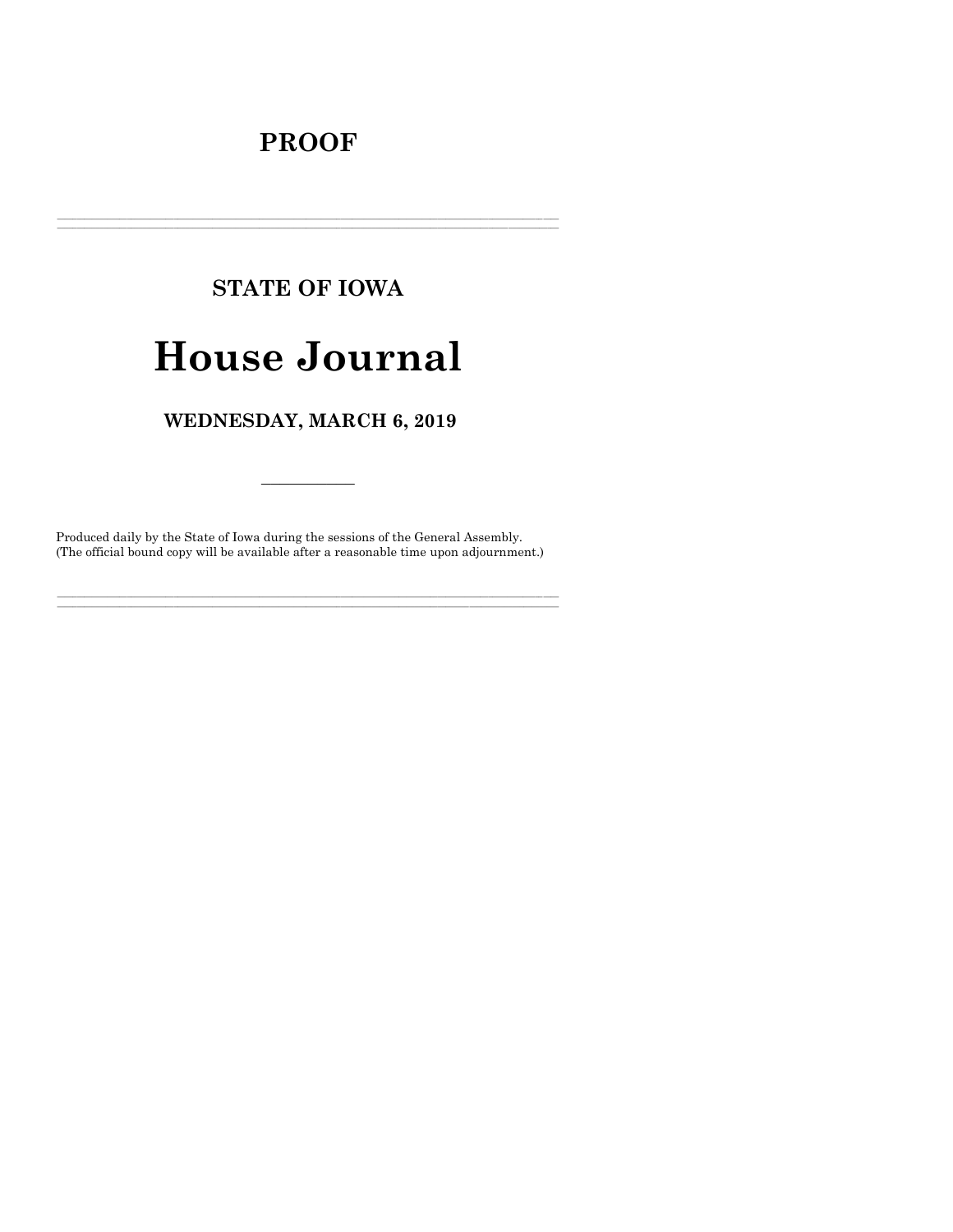## **JOURNAL OF THE HOUSE**

Fifty-second Calendar Day - Thirty-third Session Day

Hall of the House of Representatives Des Moines, Iowa, Wednesday, March 6, 2019

The House met pursuant to adjournment at 8:30 a.m., Speaker Upmeyer in the chair.

Prayer was offered by Pastor Terry Pollard, New Sharon United Methodist Church, New Sharon. He was the guest of Hite of Mahaska.

#### PLEDGE OF ALLEGIANCE

The Pledge of Allegiance was led by Errol Brown from Waterloo. He was the guest of Moore of Cass.

The Journal of Tuesday, March 5, 2019, was approved.

#### INTRODUCTION OF BILLS

**[House File 626,](https://www.legis.iowa.gov/legislation/BillBook?ga=88&ba=HF626)** by Nielsen, a bill for an act relating to certain plans filed by gas and electric utilities, and including retroactive applicability provisions.

Read first time and referred to committee on **Commerce.**

**[House File 627,](https://www.legis.iowa.gov/legislation/BillBook?ga=88&ba=HF627)** by Brink, a bill for an act relating to the publication duties of and the filling of vacancies on county agricultural extension councils and including effective date and applicability provisions.

Read first time and referred to committee on **Agriculture.**

**[House File 628,](https://www.legis.iowa.gov/legislation/BillBook?ga=88&ba=HF628)** by Lohse, a bill for an act relating to radon abatement systems and radon testing at the time of transfer of real property.

Read first time and referred to committee on **Commerce.**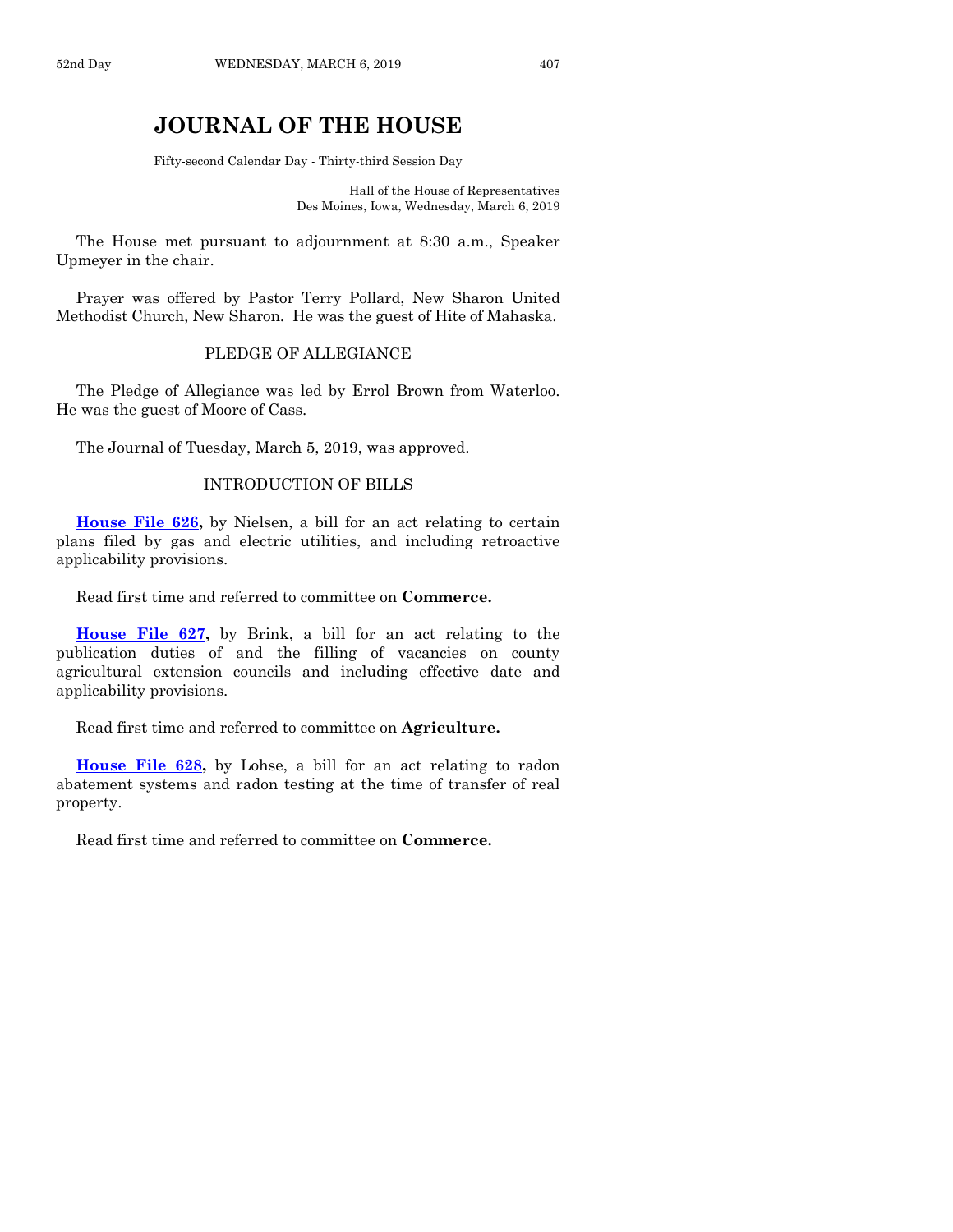**[House File 629,](https://www.legis.iowa.gov/legislation/BillBook?ga=88&ba=HF629)** by Ehlert, a bill for an act relating to child-staff ratios at registered child development homes serving school-aged children under certain circumstances.

Read first time and referred to committee on **Education.**

**[House File 630,](https://www.legis.iowa.gov/legislation/BillBook?ga=88&ba=HF630)** by M. Smith, Abdul-Samad, Anderson, Bearinger, Bennett, Breckenridge, Brown-Powers, Cohoon, Derry, Donahue, Ehlert, Forbes, Gaines, Gaskill, Hall, Heddens, Hunter, Isenhart, Jacoby, James, Judge, Kacena, Konfrst, Kressig, Kurth, Kurtz, Lensing, Mascher, Matson, McConkey, B. Meyer, Nielsen, Oldson, Ourth, Prichard, Running-Marquardt, R. Smith, Staed, Steckman, Sunde, Thede, Wessel-Kroeschell, Williams, Winckler, and Wolfe, a bill for an act relating to mental health supports and services for children and adults, including the establishment of a mental health professional fellowship program.

Read first time and referred to committee on **Human Resources.**

**[House File 631,](https://www.legis.iowa.gov/legislation/BillBook?ga=88&ba=HF631)** by Kacena, a bill for an act relating to criminal and civil liability of a person who owns, manages, or operates an interactive computer service with the intent to promote or facilitate commercial sexual activity and human trafficking, and providing penalties.

Read first time and referred to committee on **Judiciary.**

**[House File 632,](https://www.legis.iowa.gov/legislation/BillBook?ga=88&ba=HF632)** by Isenhart and Maxwell, a bill for an act relating to the double up food bucks program and making appropriations.

Read first time and referred to committee on **Agriculture.**

**[House File 633,](https://www.legis.iowa.gov/legislation/BillBook?ga=88&ba=HF633)** by committee on Education, a bill for an act relating to licensing fees collected by the board of educational examiners and deposited in the general fund of the state, and including effective date provisions.

Read first time and referred to committee on **Ways and Means.**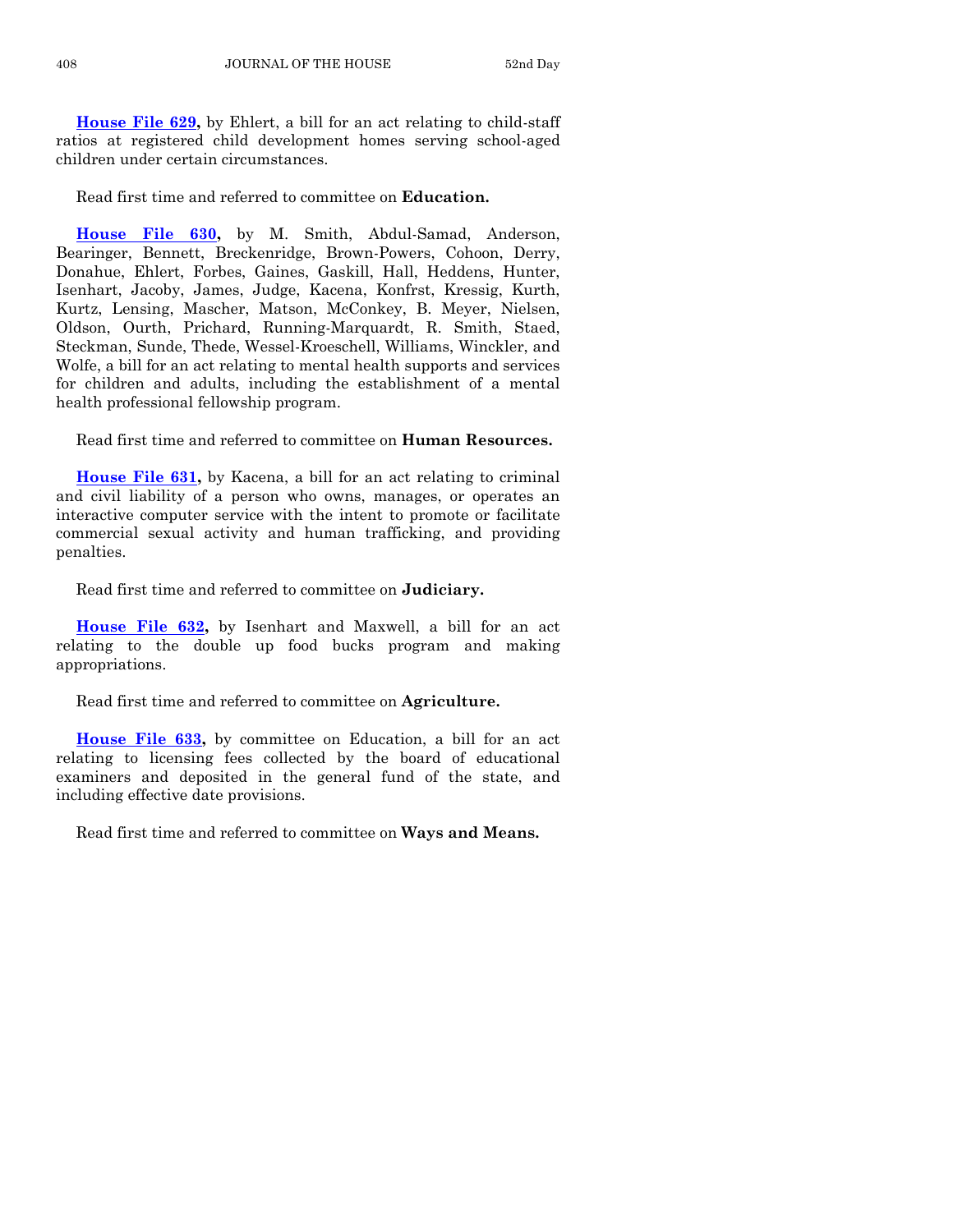**[House File 634,](https://www.legis.iowa.gov/legislation/BillBook?ga=88&ba=HF634)** by committee on Public Safety, a bill for an act relating to certain boards and councils in the department of human rights including the establishment of the justice advisory board and the elimination of the criminal and juvenile justice planning advisory council, the public safety advisory board, and the sex offender research council.

Read first time and placed on the **calendar.**

**[House File 635,](https://www.legis.iowa.gov/legislation/BillBook?ga=88&ba=HF635)** by committee on Public Safety, a bill for an act permitting counties and cities to classify certain fireworks violations as county infractions or municipal infractions, and making penalties applicable.

Read first time and placed on the **calendar.**

**[House File 636,](https://www.legis.iowa.gov/legislation/BillBook?ga=88&ba=HF636)** by committee on Public Safety, a bill for an act relating to the carrying, possession, or transportation of weapons on school grounds, at places of employment, in buildings or physical structures located on property under the control of a political subdivision, and in county courthouses, and including effective date provisions.

Read first time and placed on the **calendar.**

**[House File 637,](https://www.legis.iowa.gov/legislation/BillBook?ga=88&ba=HF637)** by committee on Education, a bill for an act relating to reports relating to misconduct of certain school employees required to be submitted to the board of educational examiners.

Read first time and placed on the **calendar.**

**[House File 638,](https://www.legis.iowa.gov/legislation/BillBook?ga=88&ba=HF638)** by committee on Judiciary, a bill for an act relating to landlord remedies and procedures relating to failure to timely pay rent, abandonment, and forcible entry and detainer.

Read first time and placed on the **calendar.**

On motion by Hagenow of Dallas, the House was recessed at 8:42 a.m., until the conclusion of the committee on Appropriations and the committee on Ways and Means.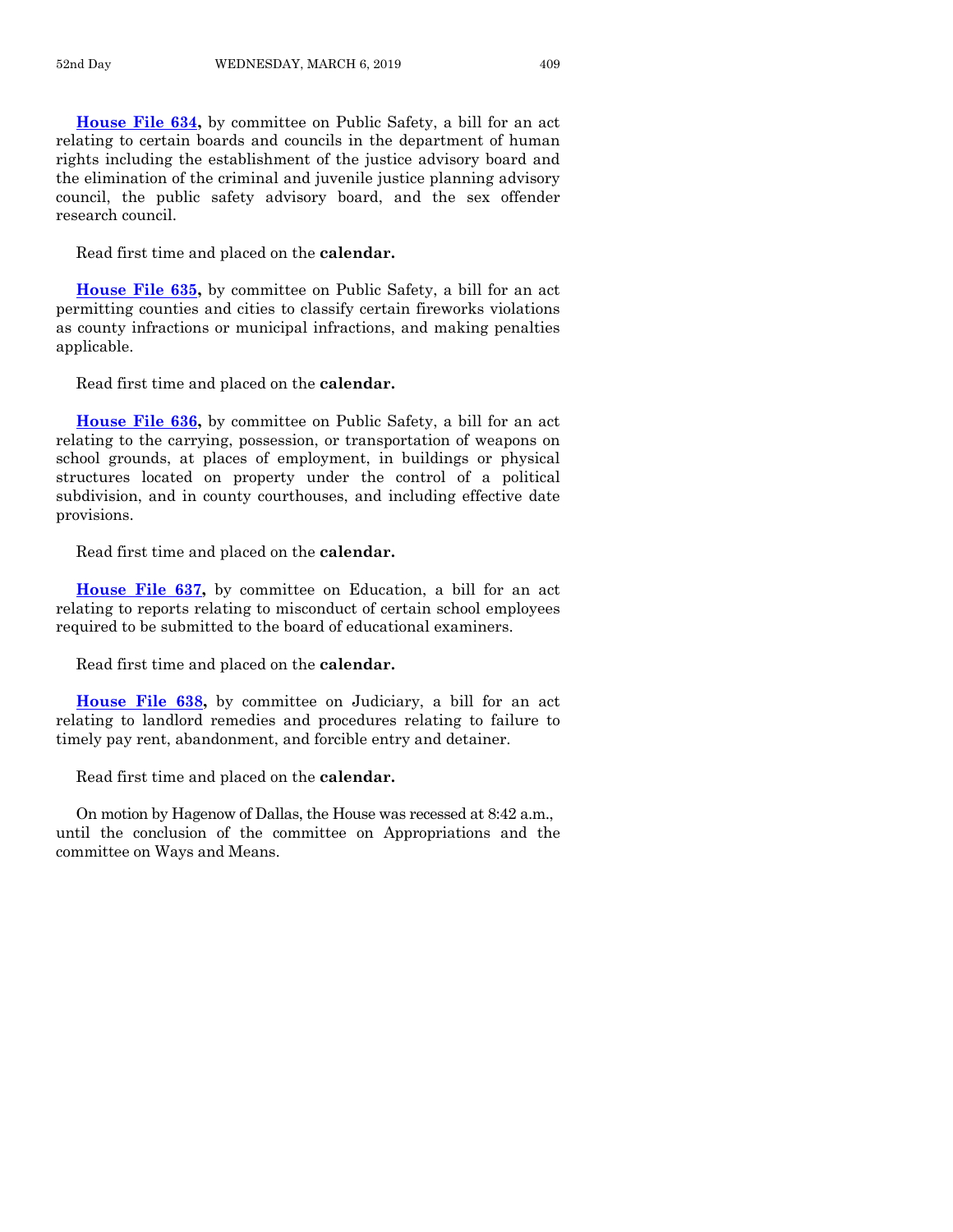#### AFTERNOON SESSION

The House reconvened at 3:10 p.m., Speaker Upmeyer in the chair.

#### EMPLOYEES OF THE HOUSE

Zumbach of Linn moved that the recommendations of the House Committee on Administration and Rules, regarding employees of the House, be accepted and that those named employees be elected as employees of the House.

The motion prevailed and the following named persons were duly elected:

March 5, 2019

To: Administration & Rules Committee From: Carmine Boal, Chief Clerk

The following is a list of the officers and employees of the House:

| Chief Clerk                                                            |
|------------------------------------------------------------------------|
|                                                                        |
|                                                                        |
|                                                                        |
|                                                                        |
|                                                                        |
|                                                                        |
|                                                                        |
|                                                                        |
|                                                                        |
|                                                                        |
|                                                                        |
|                                                                        |
|                                                                        |
|                                                                        |
|                                                                        |
|                                                                        |
|                                                                        |
|                                                                        |
| Amanda J. Wille …………………………………………………………Legislative Research Analyst III |
|                                                                        |
|                                                                        |
|                                                                        |
|                                                                        |
|                                                                        |
|                                                                        |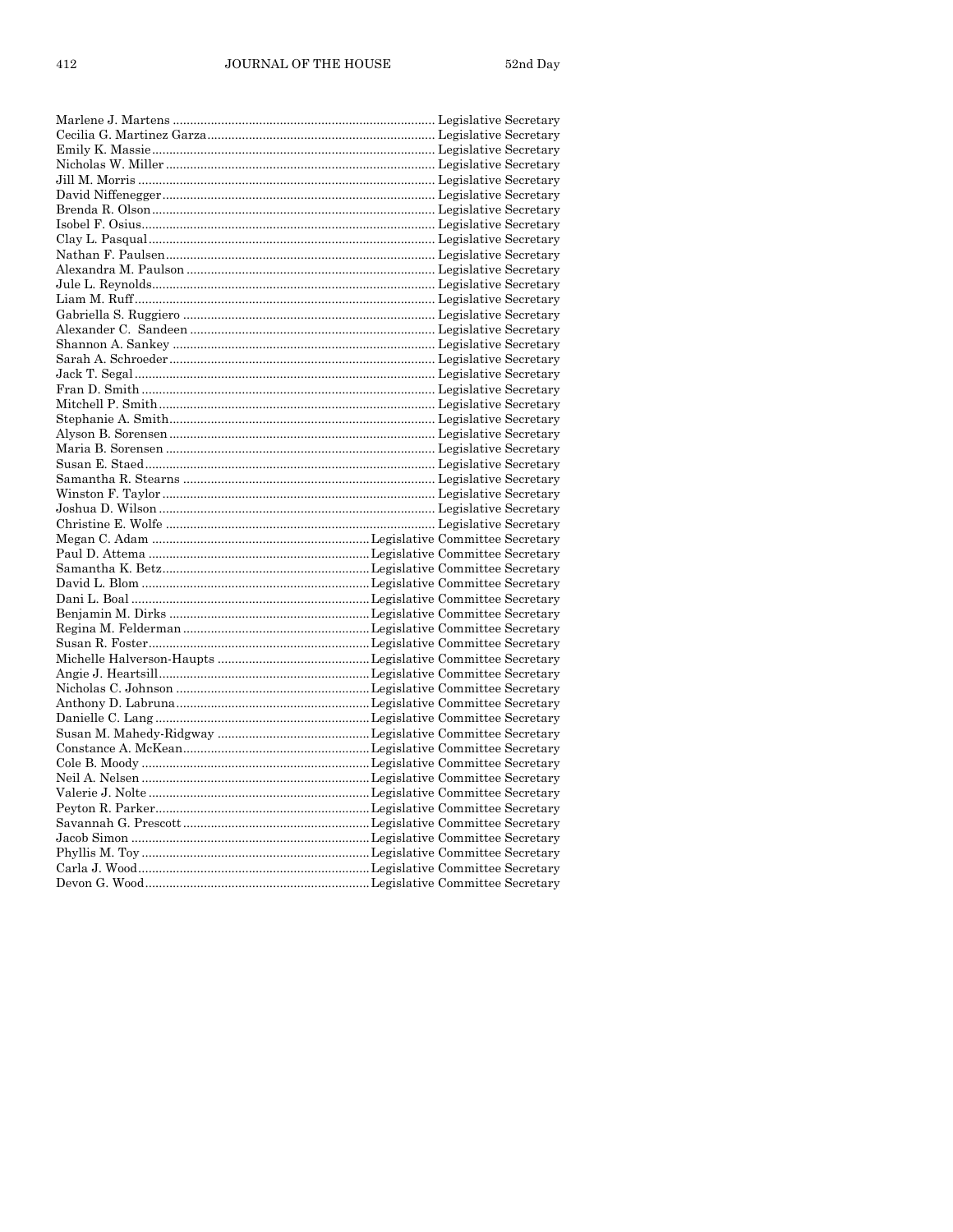#### PAGES GROUP I

Victoria S. Fillipi — Speaker's Page Tyler J. Juffernbruch — Chief Clerk's Page

| Stepheny C. Blobaum   | Elizabeth Lara     |
|-----------------------|--------------------|
| Alyssa D. Brouillet   | Maxwell W. Oelmann |
| Addie M. Cosgrove     | Morgan S. Rassel   |
| Kevin M. Drahos       | Carissa L. Wenger  |
| Alexandra L. Emberton | Shyann White       |
| John F. P. Harding    | Alyssa M. Whitham  |
| Jackson C. Helgevold  |                    |

#### PAGES GROUP II

Josiah T. Meier

### The following is a list of the Joint Senate/House employees:

| Facilities Manager I |
|----------------------|
|                      |
|                      |
|                      |
|                      |
|                      |
|                      |
|                      |
|                      |
|                      |
|                      |
|                      |
|                      |
|                      |
|                      |
|                      |
|                      |
|                      |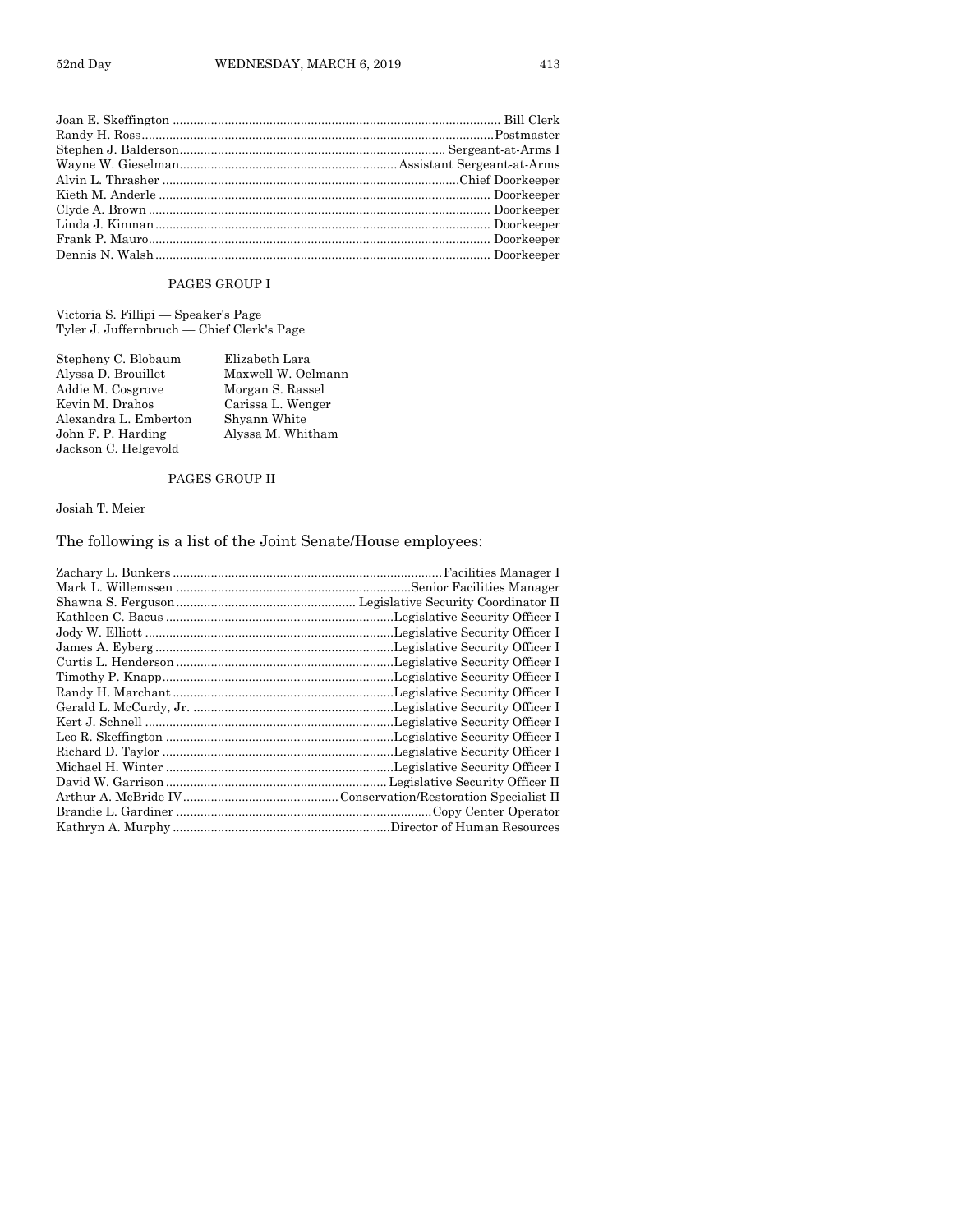#### INTRODUCTION OF BILLS

**[House File 639,](https://www.legis.iowa.gov/legislation/BillBook?ga=88&ba=HF639)** by Jones, a bill for an act modifying provisions applicable to individuals licensed by the plumbing and mechanical systems board, providing for state inspections of certain plumbing and mechanical system installations, and making penalties applicable.

Read first time and referred to committee on **State Government.**

**[House File 640,](https://www.legis.iowa.gov/legislation/BillBook?ga=88&ba=HF640)** by committee on Natural Resources, a bill for an act relating to the powers and duties of the department of agriculture and land stewardship, by changing the name of the weather bureau, modifying reporting requirements regarding agricultural liming material, modifying provisions applicable to demonstration projects involving alternative fuels, transferring certain Code sections, providing for the use of certain appropriated moneys for surface water quality, and eliminating certain watershed demonstration pilot projects.

Read first time and referred to committee on **Ways and Means.**

**[House File 641,](https://www.legis.iowa.gov/legislation/BillBook?ga=88&ba=HF641)** by committee on State Government, a bill for an act relating to alcoholic beverage control and matters under the purview of the alcoholic beverages division of the department of commerce and including effective date provisions.

Read first time and referred to committee on **Ways and Means.**

**[House File 642,](https://www.legis.iowa.gov/legislation/BillBook?ga=88&ba=HF642)** by committee on Human Resources, a bill for an act relating to the release of certain confidential information by the department of human services to multidisciplinary teams and making penalties applicable.

Read first time and placed on the **calendar.**

**[House File 643,](https://www.legis.iowa.gov/legislation/BillBook?ga=88&ba=HF643)** by committee on Transportation, a bill for an act relating to driver's licenses and nonoperator's identification cards marked to reflect deaf or hard-of-hearing status.

Read first time and placed on the **calendar.**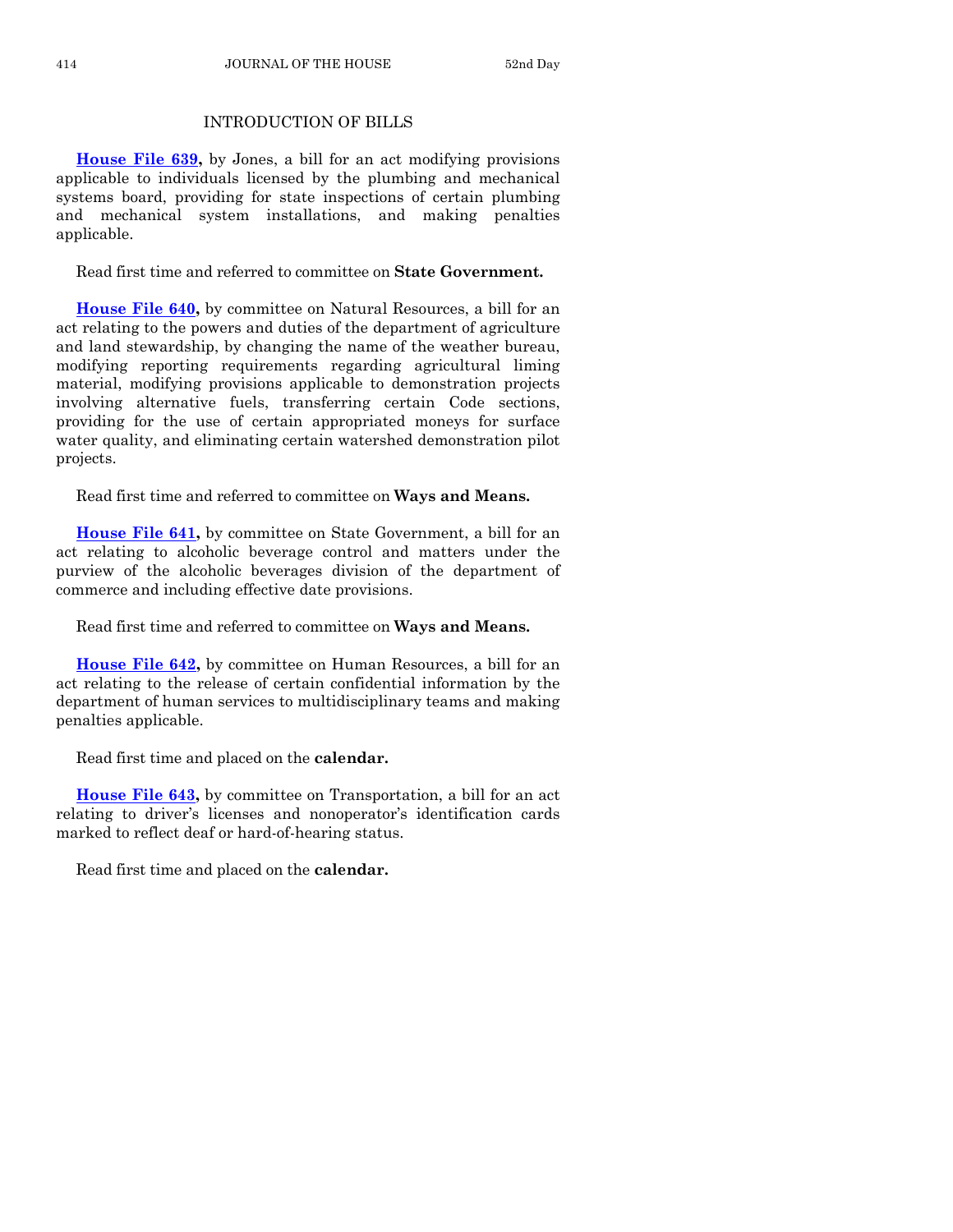**[House File 644,](https://www.legis.iowa.gov/legislation/BillBook?ga=88&ba=HF644)** by committee on Human Resources, a bill for an act relating to juvenile justice, including provisions relating to child foster care and parent visitation in child in need of assistance proceedings.

Read first time and placed on the **calendar.**

**[House File 645,](https://www.legis.iowa.gov/legislation/BillBook?ga=88&ba=HF645)** by Staed, a bill for an act allowing the formation of certain for-profit corporations as benefit corporations authorized to do business in this state under certain conditions.

Read first time and referred to committee on **Commerce.**

**[House File 646,](https://www.legis.iowa.gov/legislation/BillBook?ga=88&ba=HF646)** by Staed, a bill for an act relating to vision screenings, examinations, services, and supplies for children.

Read first time and referred to committee on **Education.**

**[House File 647,](https://www.legis.iowa.gov/legislation/BillBook?ga=88&ba=HF647)** by committee on Agriculture, a bill for an act providing for a beginning farmer tax credit program, providing for fees, and including effective date and retroactive applicability provisions.

Read first time and referred to committee on **Ways and Means.**

**[House File 648,](https://www.legis.iowa.gov/legislation/BillBook?ga=88&ba=HF648)** by committee on State Government, a bill for an act relating to sports gambling and wagering, by providing for fantasy sports contests and sports betting, providing for taxes and fees, making penalties applicable, and including implementation and effective date provisions.

Read first time and referred to committee on **Ways and Means.**

**[House File 649,](https://www.legis.iowa.gov/legislation/BillBook?ga=88&ba=HF649)** by committee on Agriculture, a bill for an act relating to an offense involving trespass to agricultural production facilities, and providing penalties.

Read first time and placed on the **calendar.**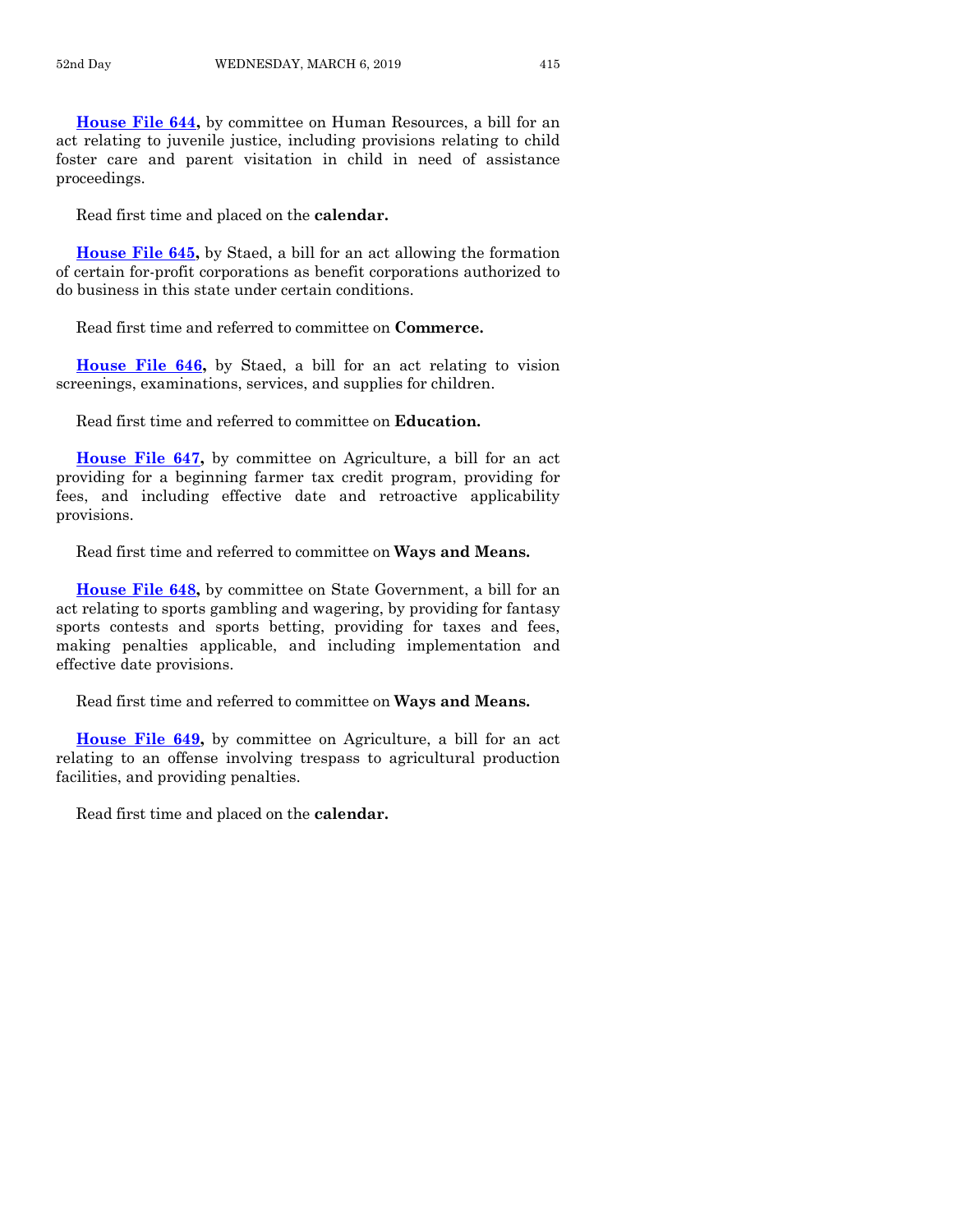**[House File 650,](https://www.legis.iowa.gov/legislation/BillBook?ga=88&ba=HF650)** by committee on Labor, a bill for an act relating to the liability of private employers, general contractors, and premises owners for negligently hiring employees, agents, or independent contractors convicted of a public offense.

Read first time and placed on the **calendar.**

**[House File 651,](https://www.legis.iowa.gov/legislation/BillBook?ga=88&ba=HF651)** by committee on Commerce, a bill for an act relating to requirements for domestic surplus lines insurers.

Read first time and placed on the **calendar.**

**[House File 652,](https://www.legis.iowa.gov/legislation/BillBook?ga=88&ba=HF652)** by committee on State Government, a bill for an act relating to the administration of city and school elections.

Read first time and placed on the **calendar.**

#### RULE 57 SUSPENDED

Hagenow of Dallas asked and received unanimous consent to suspend Rule 57, relating to committee notice and agenda, for a meeting of the committee on Public Safety to meet upon adjournment today.

#### REREFERRED

The Speaker announced that **House File 619**, previously referred to committee on **Public Safety** was rereferred to committee on **Human Resources.**

HOUSE STUDY BILL COMMITTEE ASSIGNMENTS

#### **[H.S.B. 244](https://www.legis.iowa.gov/legislation/BillBook?ga=88&ba=HSB244) Public Safety**

Relating to the medical cannabidiol Act.

#### **[H.S.B. 245](https://www.legis.iowa.gov/legislation/BillBook?ga=88&ba=HSB245) Local Government**

Authorizing the reduction of damages payable to an unresponsive property owner in condemnation proceedings and including applicability provisions.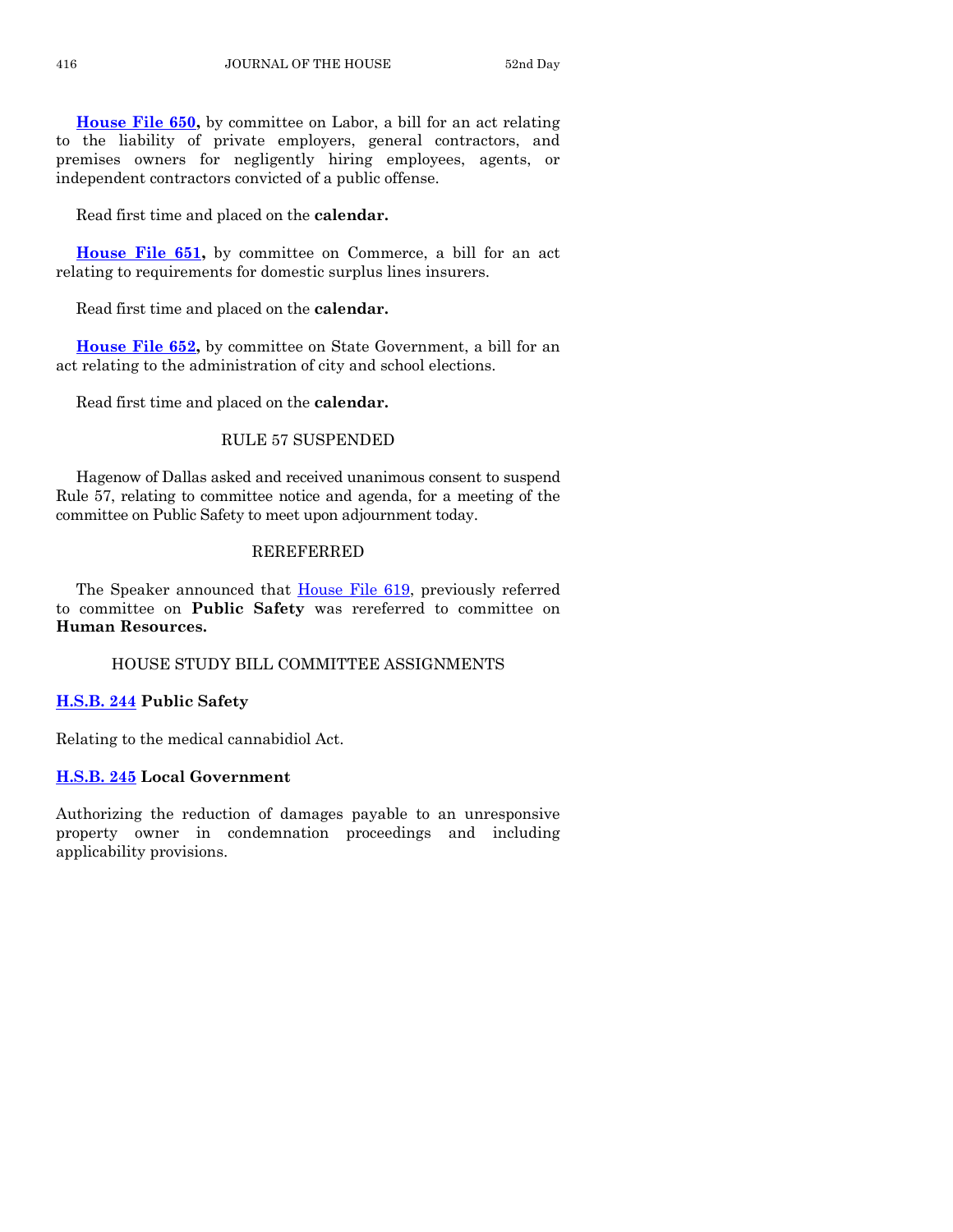#### **[H.S.B. 246](https://www.legis.iowa.gov/legislation/BillBook?ga=88&ba=HSB246) Appropriations**

Appropriating federal funds made available from federal block grants and other nonstate sources, allocating portions of federal block grants, and providing procedures if federal funds are more or less than anticipated or if federal block grants are more or less than anticipated.

#### SUBCOMMITTEE ASSIGNMENTS

#### **[House File 585](https://www.legis.iowa.gov/legislation/BillBook?ga=88&ba=HF585)**

Public Safety: Thorup, Chair; Fisher and Olson.

#### **[House File 592](https://www.legis.iowa.gov/legislation/BillBook?ga=88&ba=HF592)**

Appropriations: Brink, Chair; Kerr and Mascher.

#### **[House File 619](https://www.legis.iowa.gov/legislation/BillBook?ga=88&ba=HF619)**

Human Resources: Bergan, Chair; James and Osmundson.

#### **[House File 629](https://www.legis.iowa.gov/legislation/BillBook?ga=88&ba=HF629)**

Education: Fry, Chair; Ehlert and A. Meyer.

#### HOUSE STUDY BILL SUBCOMMITTEE ASSIGNMENTS

#### **[House Study Bill 165](https://www.legis.iowa.gov/legislation/BillBook?ga=88&ba=HSB165) Reassigned**

Ways and Means: Hite, Chair; Bloomingdale, Brown-Powers, Forbes and Hein.

#### **[House Study Bill 244](https://www.legis.iowa.gov/legislation/BillBook?ga=88&ba=HSB244)**

Public Safety: Klein, Chair; Breckenridge and Paustian.

#### **[House Study Bill 245](https://www.legis.iowa.gov/legislation/BillBook?ga=88&ba=HSB245)**

Local Government: Lohse, Chair; Ehlert and Thompson.

#### **[House Study Bill 246](https://www.legis.iowa.gov/legislation/BillBook?ga=88&ba=HSB246)**

Appropriations: Sorensen, Chair; Deyoe and Running-Marquardt.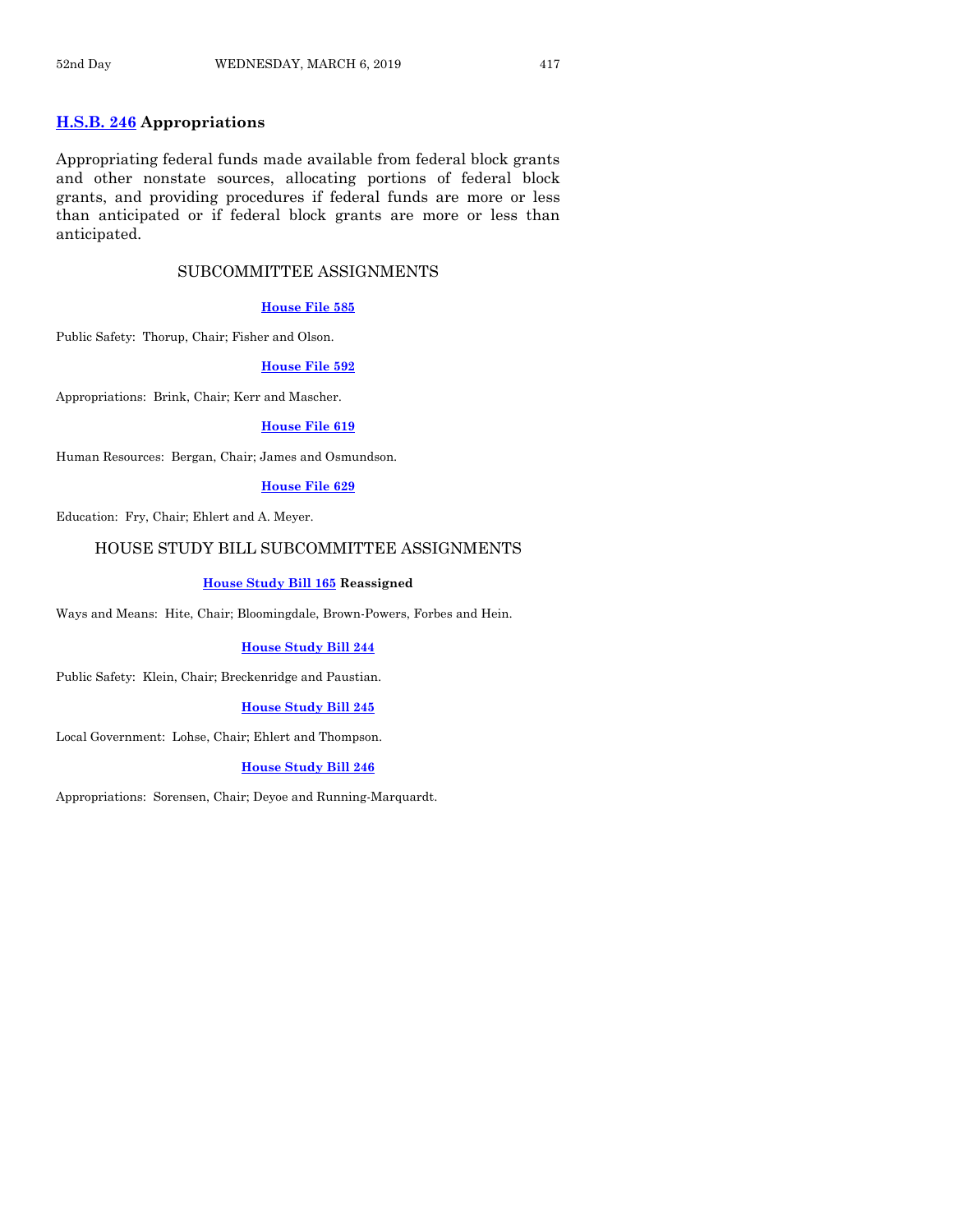#### COMMITTEE RECOMMENDATIONS

MADAM SPEAKER: The Chief Clerk of the House respectfully reports that the following committee recommendations have been received and are on file in the office of the Chief Clerk:

#### CARMINE BOAL Chief Clerk of the House

#### COMMITTEE ON AGRICULTURE

**Committee Bill** (Formerly [House Study Bill 218\)](https://www.legis.iowa.gov/legislation/BillBook?ga=88&ba=HSB218), relating to weight limitations for certain implements of husbandry.

Fiscal Note: **No**

Recommendation: **Amend and Do Pass** March 6, 2019.

**Committee Bill** (Formerly [House Study Bill 236\),](https://www.legis.iowa.gov/legislation/BillBook?ga=88&ba=HSB236) relating to an offense involving trespass to agricultural production facilities, and providing penalties.

Fiscal Note: **No**

Recommendation: **Do Pass** March 6, 2019.

#### COMMITTEE ON HUMAN RESOURCES

**Committee Bill** (Formerly [House File 212\)](https://www.legis.iowa.gov/legislation/BillBook?ga=88&ba=HF212), relating to the operation of the board of medicine, the board of nursing, the board of pharmacy, and the dental board.

Fiscal Note: **No**

Recommendation: **Amend and Do Pass** March 6, 2019.

**Committee Bill** (Formerly [House File 447\)](https://www.legis.iowa.gov/legislation/BillBook?ga=88&ba=HF447), relating to the dispensing of insulin in emergency situations, and providing for insurance coverage.

Fiscal Note: **No**

Recommendation: **Amend and Do Pass** March 6, 2019.

**Committee Bill** (Formerly [House File 538\)](https://www.legis.iowa.gov/legislation/BillBook?ga=88&ba=HF538), relating to mandatory child abuse and dependent adult abuse reporter training requirements.

Fiscal Note: **No**

Recommendation: **Amend and Do Pass** March 6, 2019.

**Committee Bill** (Formerly [House File 548\)](https://www.legis.iowa.gov/legislation/BillBook?ga=88&ba=HF548), relating to funding of county mental health and disability services by modifying provisions relating to the use of specified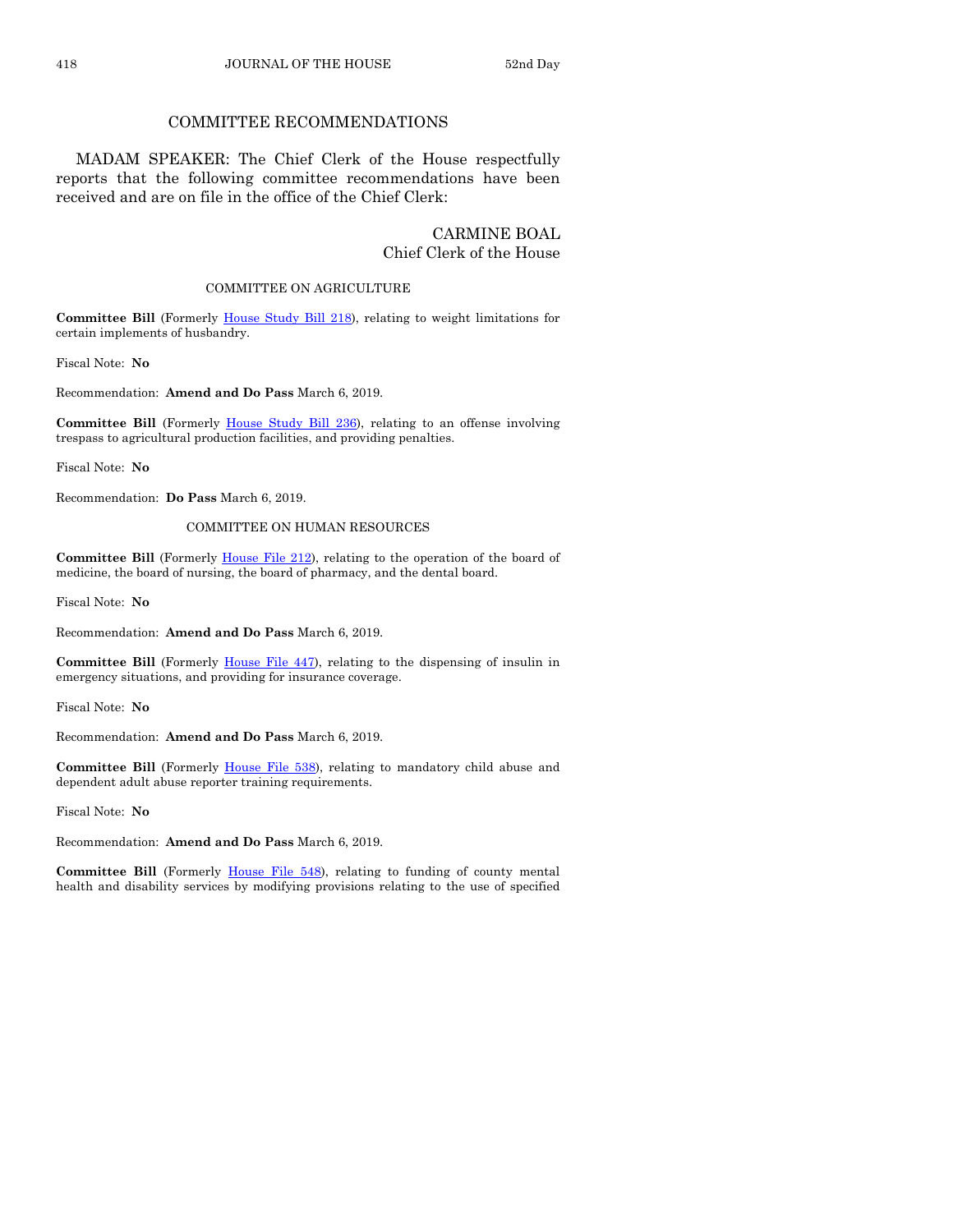excess cash flow funds, and including effective date and retroactive applicability provisions.

Fiscal Note: **No**

Recommendation: **Amend and Do Pass** March 6, 2019.

**Committee Bill** (Formerly [House File 549\)](https://www.legis.iowa.gov/legislation/BillBook?ga=88&ba=HF549), relating to certain health-related entities including membership, reimbursement, and the elimination or combining of such entities.

Fiscal Note: **No**

Recommendation: **Amend and Do Pass** March 6, 2019.

**Committee Bill** (Formerly [House Study Bill 206\),](https://www.legis.iowa.gov/legislation/BillBook?ga=88&ba=HSB206) relating to mental health and disability services, including the establishment of a children's behavioral health system and a children's behavioral health system state board, and requiring certain children's behavioral health core services.

Fiscal Note: **No**

Recommendation: **Amend and Do Pass** March 6, 2019.

**Committee Bill** (Formerly [House Study Bill 214\),](https://www.legis.iowa.gov/legislation/BillBook?ga=88&ba=HSB214) relating to the prescribing and dispensing of self-administered hormonal contraceptives.

Fiscal Note: **No**

Recommendation: **Amend and Do Pass** March 6, 2019.

#### COMMITTEE ON JUDICIARY

Committee Bill (Formerly [House File 395\)](https://www.legis.iowa.gov/legislation/BillBook?ga=88&ba=HF395), relating to pretrial contact between a prosecuting witness who is a minor and the defendant.

Fiscal Note: **No**

Recommendation: **Amend and Do Pass** March 5, 2019.

**Committee Bill** (Formerl[y House Study Bill 114\)](https://www.legis.iowa.gov/legislation/BillBook?ga=88&ba=HSB114), relating to the treatment of animals other than livestock and certain wild animals, providing for criminal offenses and court orders associated with animal mistreatment, and including penalties.

Fiscal Note: **No**

Recommendation: **Amend and Do Pass** March 5, 2019.

**Committee Bill** (Formerly [House Study Bill 177\)](https://www.legis.iowa.gov/legislation/BillBook?ga=88&ba=HSB177), relating to notice and opportunity to repair construction defects in new construction, and including effective date and applicability provisions.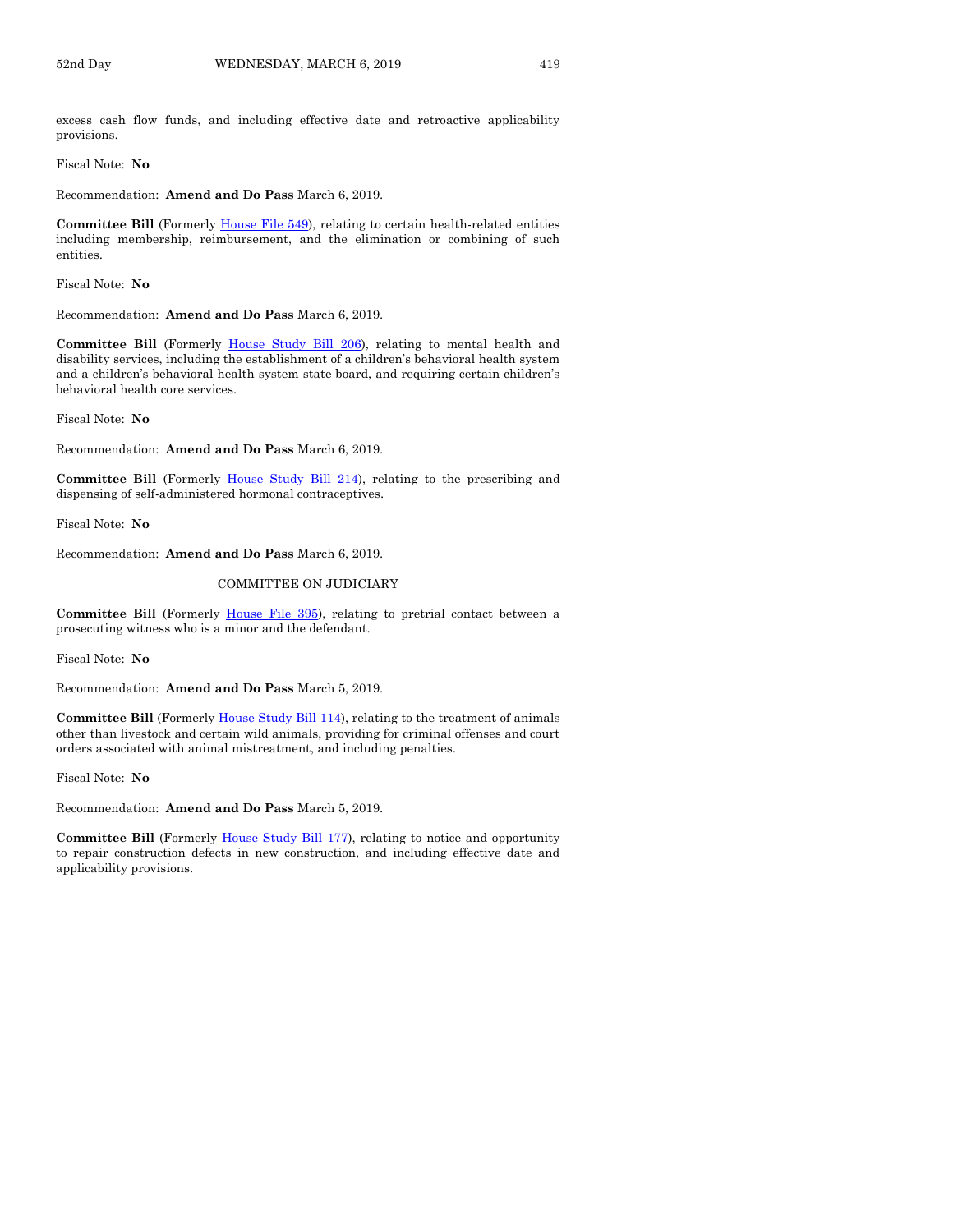Recommendation: **Amend and Do Pass** March 5, 2019.

**Committee Bill** (Formerly [House Study Bill 203\)](https://www.legis.iowa.gov/legislation/BillBook?ga=88&ba=HSB203), relating to statutory corrections which may adjust language to reflect current practices, insert earlier omissions, delete redundancies and inaccuracies, delete temporary language, resolve inconsistencies and conflicts, update ongoing provisions, or remove ambiguities, and including retroactive applicability provisions.

Fiscal Note: **No**

Recommendation: **Do Pass** March 5, 2019.

**Committee Bill** (Formerly [House Study Bill 209\)](https://www.legis.iowa.gov/legislation/BillBook?ga=88&ba=HSB209), relating to business entities, by providing for different types of limited liability companies and the dissolution of limited liability companies, providing for fees, and including effective date provisions.

Fiscal Note: **No**

Recommendation: **Do Pass** March 5, 2019.

#### COMMITTEE ON NATURAL RESOURCES

**Committee Bill** (Formerly [House File 363\)](https://www.legis.iowa.gov/legislation/BillBook?ga=88&ba=HF363), allowing the use of a leashed dog to track and retrieve a wounded deer and providing a penalty.

Fiscal Note: **No**

Recommendation: **Amend and Do Pass** March 4, 2019.

**Committee Bill** (Formerly [House Study Bill 207\)](https://www.legis.iowa.gov/legislation/BillBook?ga=88&ba=HSB207), relating to the powers and duties of the department of agriculture and land stewardship, by changing the name of the weather bureau, modifying reporting requirements regarding agricultural liming material, modifying provisions applicable to demonstration projects involving alternative fuels, transferring certain Code sections, providing for the use of certain appropriated moneys for surface water quality, and eliminating certain watershed demonstration pilot projects.

Fiscal Note: **No**

Recommendation: **Amend and Do Pass** March 4, 2019.

**Committee Bill** (Formerly [House Study Bill 216\)](https://www.legis.iowa.gov/legislation/BillBook?ga=88&ba=HSB216), prohibiting the discharge of a weapon from a motor vehicle and making penalties applicable.

Fiscal Note: **No**

Recommendation: **Amend and Do Pass** March 5, 2019.

Committee Bill (Formerly [House Study Bill 217\)](https://www.legis.iowa.gov/legislation/BillBook?ga=88&ba=HSB217), prohibiting the use of unmanned vehicles to disturb, pursue, fish, or hunt wild animals.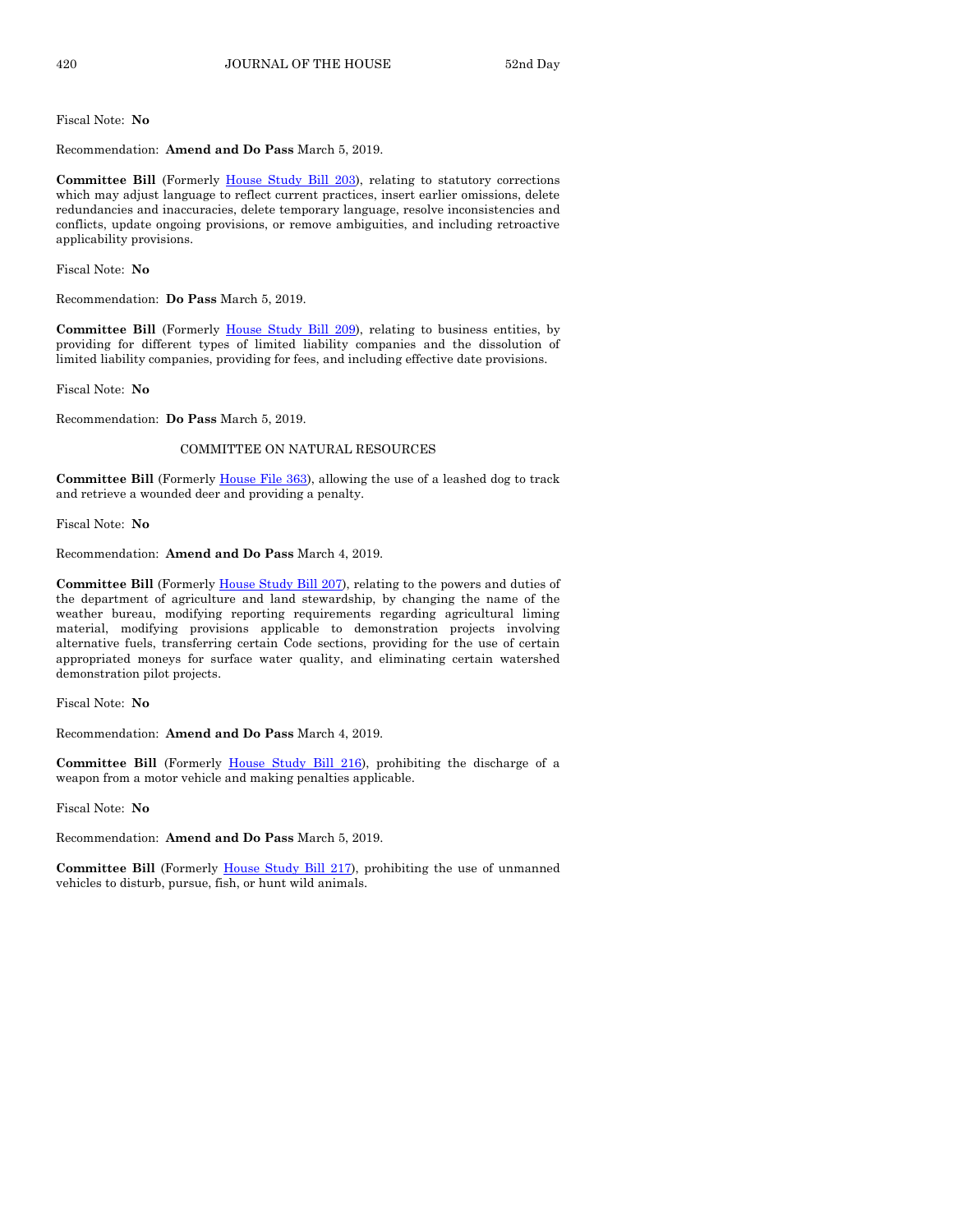Recommendation: **Amend and Do Pass** March 5, 2019.

#### COMMITTEE ON PUBLIC SAFETY

**Committee Bill** (Formerly [House File 539\)](https://www.legis.iowa.gov/legislation/BillBook?ga=88&ba=HF539), relating to the public safety equipment fund, providing for voluntary contributions to the fund, and including effective date provisions.

Fiscal Note: **No**

Recommendation: **Amend and Do Pass** March 5, 2019.

**Committee Bill** (Formerly [House Study Bill 125\),](https://www.legis.iowa.gov/legislation/BillBook?ga=88&ba=HSB125) prohibiting the use of automated or remote systems for traffic law enforcement, requiring the removal of existing systems, and including effective date provisions.

Fiscal Note: **No**

Recommendation: **Amend and Do Pass** March 5, 2019.

**Committee Bill** (Formerly [House Study Bill 137\)](https://www.legis.iowa.gov/legislation/BillBook?ga=88&ba=HSB137), relating to the payment of required medical aid provided to prisoners of county jails.

Fiscal Note: **No**

Recommendation: **Amend and Do Pass** March 5, 2019.

**Committee Bill** (Formerly [House Study Bill 140\)](https://www.legis.iowa.gov/legislation/BillBook?ga=88&ba=HSB140), relating to controlled substances, including amending information collection and reporting requirements under the Iowa prescription monitoring program, amending the controlled substance schedules, removing certain references to marijuana, making penalties applicable, and including effective date provisions.

Fiscal Note: **No**

Recommendation: **Amend and Do Pass** March 5, 2019.

**Committee Bill** (Formerly [House Study Bill 175\)](https://www.legis.iowa.gov/legislation/BillBook?ga=88&ba=HSB175), providing limited immunity from certain criminal offenses and prohibiting certain disciplinary sanctions for persons under twenty-one years of age who report, seek, or require emergency assistance for alcohol overdoses or protection from certain crimes, and modifying penalties.

Fiscal Note: **No**

Recommendation: **Amend and Do Pass** March 5, 2019.

**Committee Bill** (Formerly [House Study Bill 191\)](https://www.legis.iowa.gov/legislation/BillBook?ga=88&ba=HSB191), increasing certain penalties for speeding in a motor vehicle, providing for the use of the additional moneys, and including applicability provisions.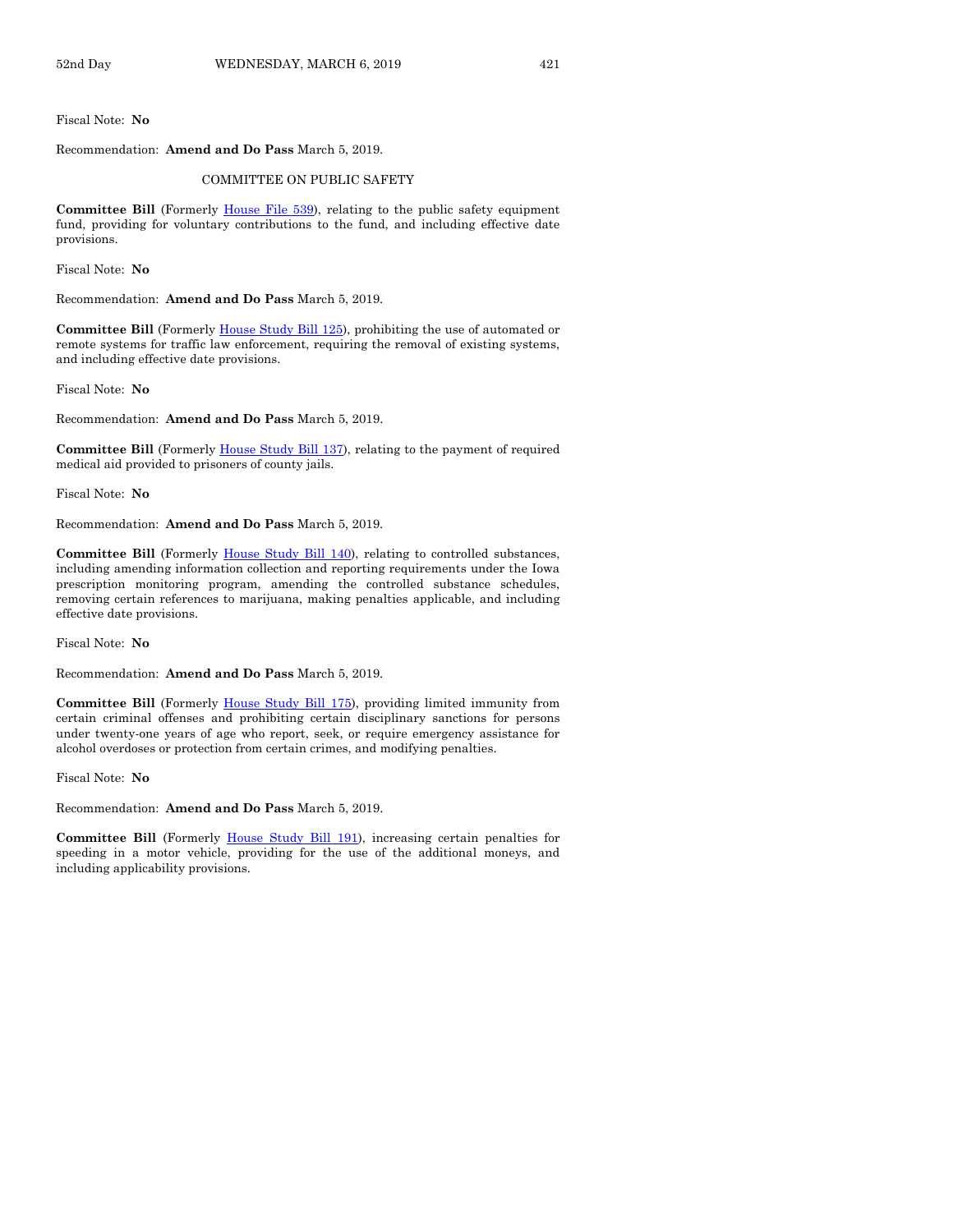Recommendation: **Do Pass** March 5, 2019.

**Committee Bill** (Formerly [House Study Bill 192\)](https://www.legis.iowa.gov/legislation/BillBook?ga=88&ba=HSB192), establishing an emergency medical services personnel licensure interstate compact.

Fiscal Note: **No**

Recommendation: **Amend and Do Pass** March 5, 2019.

**Committee Bill** (Formerly [House Study Bill 208\)](https://www.legis.iowa.gov/legislation/BillBook?ga=88&ba=HSB208), permitting qualified entities to request national criminal history checks of certain covered individuals.

Fiscal Note: **No**

Recommendation: **Amend and Do Pass** March 5, 2019.

**Committee Bill** (Formerly [House Study Bill 212\)](https://www.legis.iowa.gov/legislation/BillBook?ga=88&ba=HSB212), providing notice of appeal rights relating to veterans preference.

Fiscal Note: **No**

Recommendation: **Amend and Do Pass** March 5, 2019.

#### COMMITTEE ON STATE GOVERNMENT

**Committee Bill** (Formerly [House File 320\)](https://www.legis.iowa.gov/legislation/BillBook?ga=88&ba=HF320), relating to permissible honoraria from restricted donors to public officials and public employees.

Fiscal Note: **No**

Recommendation: **Amend and Do Pass** March 5, 2019.

**Committee Bill** (Formerly [House File 437\)](https://www.legis.iowa.gov/legislation/BillBook?ga=88&ba=HF437), relating to licensing sanctions against individuals who default or are delinquent on student loan debt or on a related service obligation.

Fiscal Note: **No**

Recommendation: **Do Pass** March 5, 2019.

**Committee Bill** (Formerly [House File 608\)](https://www.legis.iowa.gov/legislation/BillBook?ga=88&ba=HF608), relating to the tracking and counting of mailed absentee ballots.

Fiscal Note: **No**

Recommendation: **Amend and Do Pass** March 5, 2019.

**Committee Bill** (Formerly [House Study Bill 172\),](https://www.legis.iowa.gov/legislation/BillBook?ga=88&ba=HSB172) relating to abandoned structures and abatement of public nuisances.